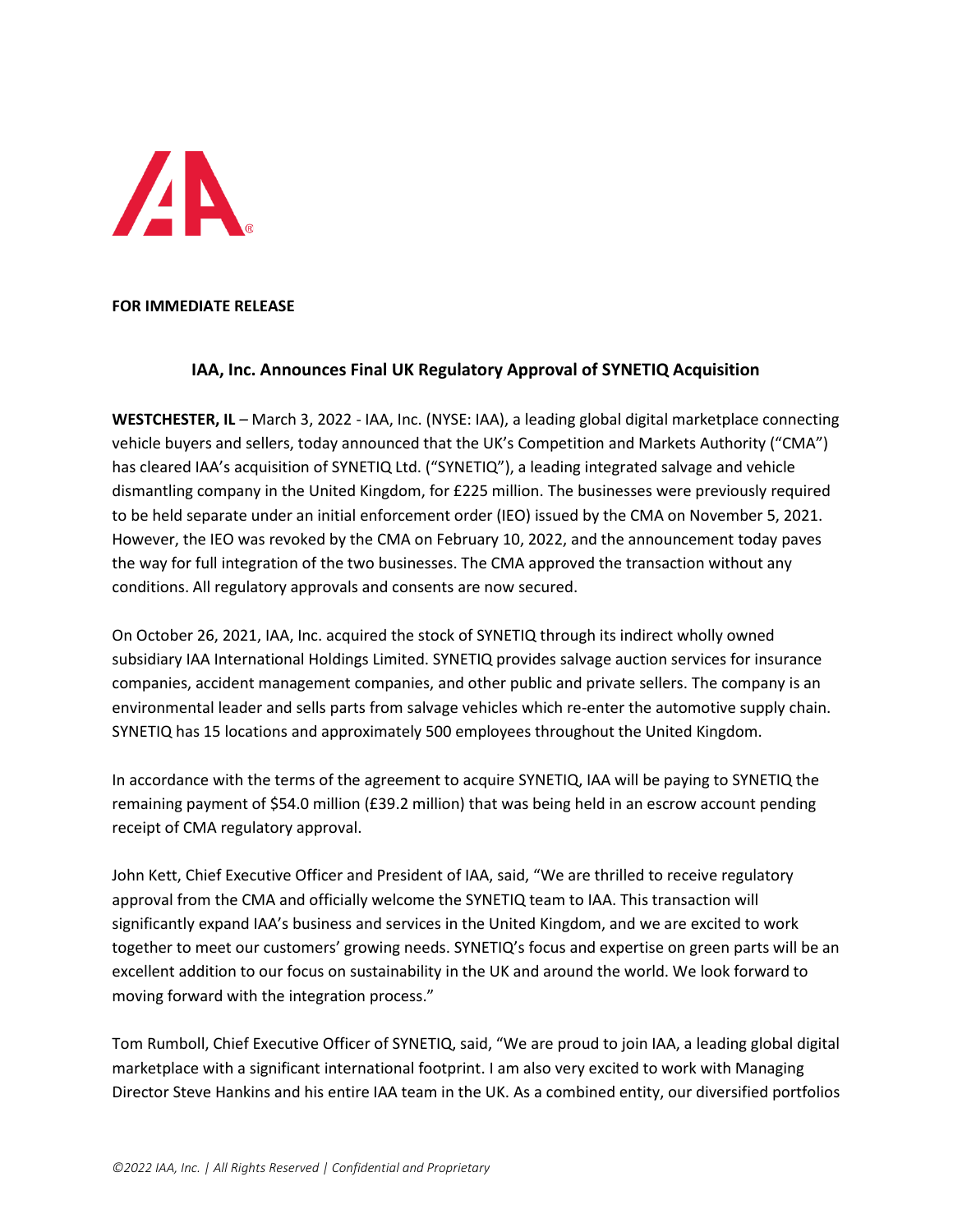and proven management teams will be tremendous assets as we work to make the vehicle salvage industry more sustainable. We are grateful to IAA for this opportunity and are excited about the longterm opportunities of our shared business."

## **About IAA**

IAA, Inc. (NYSE: IAA) is a leading global digital marketplace connecting vehicle buyers and sellers. Leveraging leading-edge technology and focusing on innovation, IAA's unique platform facilitates the marketing and sale of total-loss, damaged and low-value vehicles. Headquartered near Chicago in Westchester, Illinois, IAA has nearly 4,500 employees and more than 210 facilities throughout the U.S., Canada and the United Kingdom. IAA serves a global buyer base – located throughout over 170 countries – and a full spectrum of sellers, including insurers, dealerships, fleet lease and rental car companies, and charitable organizations. Buyers have access to multiple digital bidding and buying channels, innovative vehicle merchandising, and efficient evaluation services, enhancing the overall purchasing experience. IAA offers sellers a comprehensive suite of services aimed at maximizing vehicle value, reducing administrative costs, shortening selling cycle time and delivering the highest economic returns. For more information visit IAAI.com, and follow IAA on Facebook, Twitter, Instagram, YouTube and LinkedIn. For more information about IAA in the UK visit IAAIUK.co.uk, and follow IAA in the UK on Facebook, Twitter, Instagram, and LinkedIn.

## **Forward-Looking Statements**

Certain statements contained in this release contain forward-looking statements within the meaning of the Private Securities Litigation Reform Act of 1995 and which are subject to certain risks, trends and uncertainties. In particular, statements made in this release that are not historical facts may be forwardlooking statements. Words such as "should," "may," "will," "anticipates," "expects," "intends," "plans," "believes," "seeks," "estimates" and similar expressions identify forward- looking statements. Such statements include statements regarding the expected benefits of the acquisition of SYNETIQ Ltd and its integration into IAA's business. Such statements are based on management's current expectations, are not guarantees of future performance and are subject to risks and uncertainties that could cause actual results to differ materially from the results projected, expressed or implied by these forward-looking statements. These risks and uncertainties include, but are not limited to: uncertainties regarding ongoing surges of COVID-19 infections, including new more contagious and/or vaccine resistant variants, and the impact on the duration and severity of the COVID-19 pandemic and measures intended to reduce its spread, including the availability, rate of public acceptance and efficacy of COVID-19 vaccines; the loss of one or more significant vehicle suppliers or a reduction in significant volume from such suppliers; our ability to meet or exceed customers' demand and expectations; significant current competition and the introduction of new competitors or other disruptive entrants in our industry; the risk that our facilities lack the capacity to accept additional vehicles and our ability to obtain land or renew/enter into new leases at commercially reasonable rates; our ability to effectively maintain or update information and technology systems; our ability to implement and maintain measures to protect against cyberattacks and comply with applicable privacy and data security requirements; our ability to successfully implement our business strategies or realize expected cost savings and revenue enhancements, including from our margin expansion plan; business development activities, including